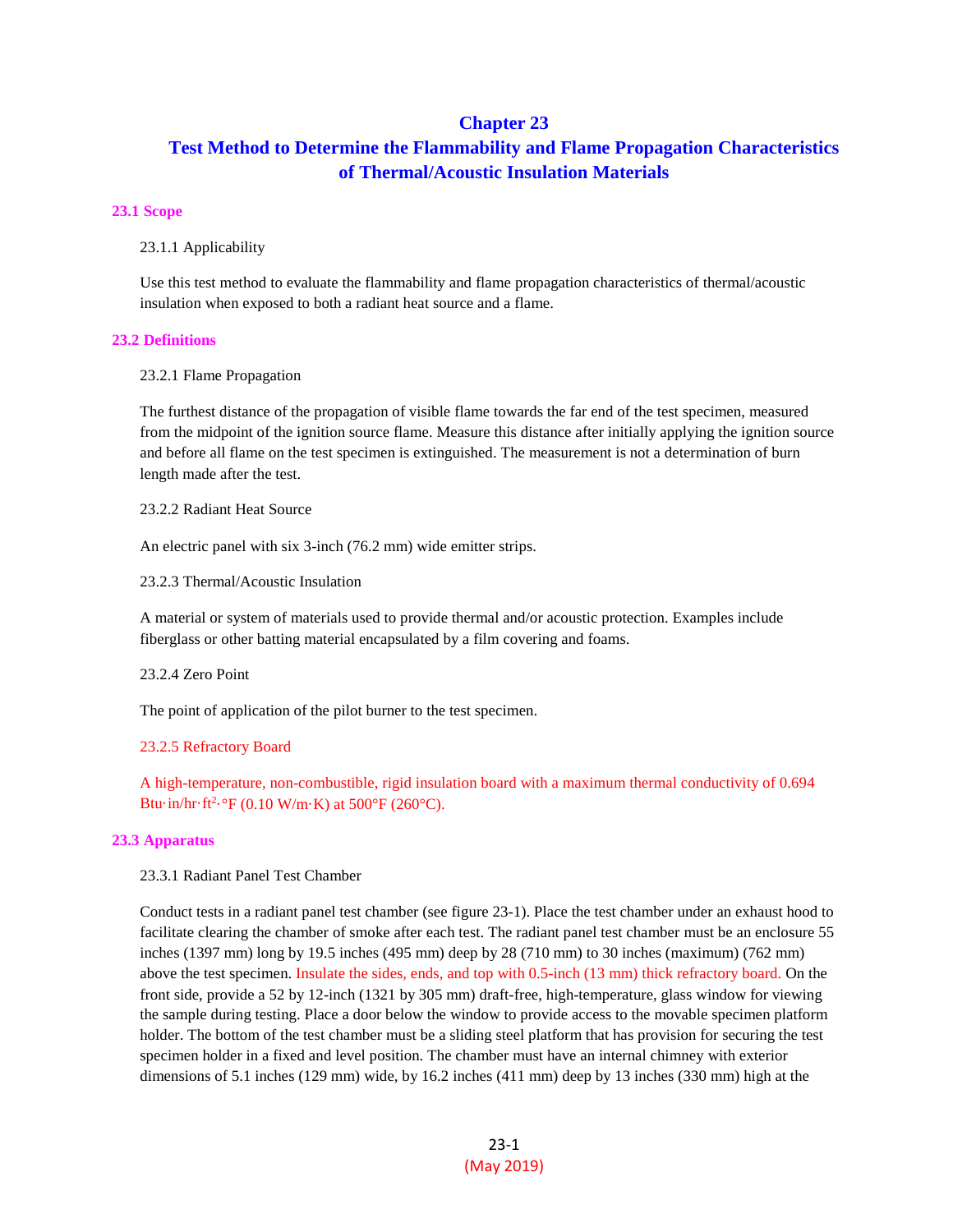opposite end of the chamber from the radiant energy source. The interior dimensions must be 4.5 inches (114 mm) wide by 15.6 inches (395 mm) deep. The chimney must extend to the top of the chamber (see figure 23-2).



*Figure 23-1. Radiant Panel Test Chamber*



*Figure 23-2. Internal Chimney*

23-2 (May 2019)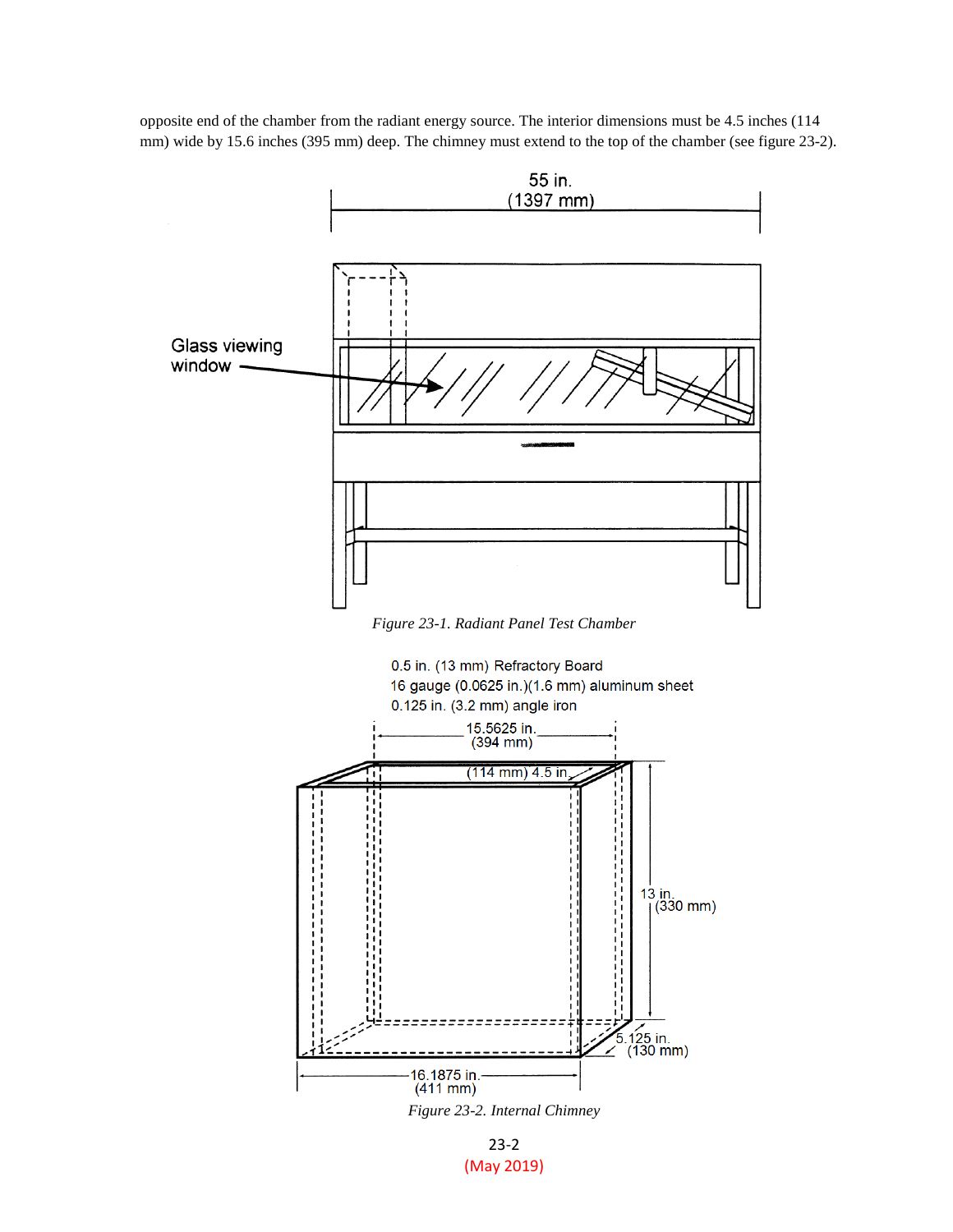## 23.3.2 Electric Radiant Heat Source

Mount the radiant heat energy source in a cast iron frame or equivalent. An electric panel must have six, 3-inch wide emitter strips. The emitter strips must be perpendicular to the length of the panel. The panel must have a radiation surface of 12.875 by 18.5 inches (327 by 470 mm). The panel must be rated at 7574 Watts and be capable of operating at temperatures up to 1300°F (704°C). Use a solid-state power controller and microprocessor-based controller to set the electric panel operating parameters.



*Figure 23-3. Electric Panel*

## 23.3.2.1 Radiant Panel Placement

Mount the panel in the chamber at 30<sup>°</sup> to the horizontal specimen plane, and 7.5 inches above the zero point of the specimen.

### 23.3.3 Specimen Holding System

#### 23.3.3.1 Sliding Platform

The sliding platform serves as the housing for test specimen placement. Brackets may be attached (via wing nuts) to the top lip of the platform in order to accommodate various thicknesses of test specimens. Place the test specimens on a sheet of refractory board either resting on the bottom lip of the sliding platform or on the base of the brackets. It may be necessary to use multiple sheets of material based on the thickness of the test specimen (to meet the sample height requirement). Typically, these noncombustible sheets of material are available in 0.25 inch (6 mm) or 0.5 inch (13 mm) thicknesses. See figure 23-4. A sliding platform that is deeper than the 2-inch (50.8mm) platform shown in figure 23-4 is also acceptable as long as the sample height requirement is met.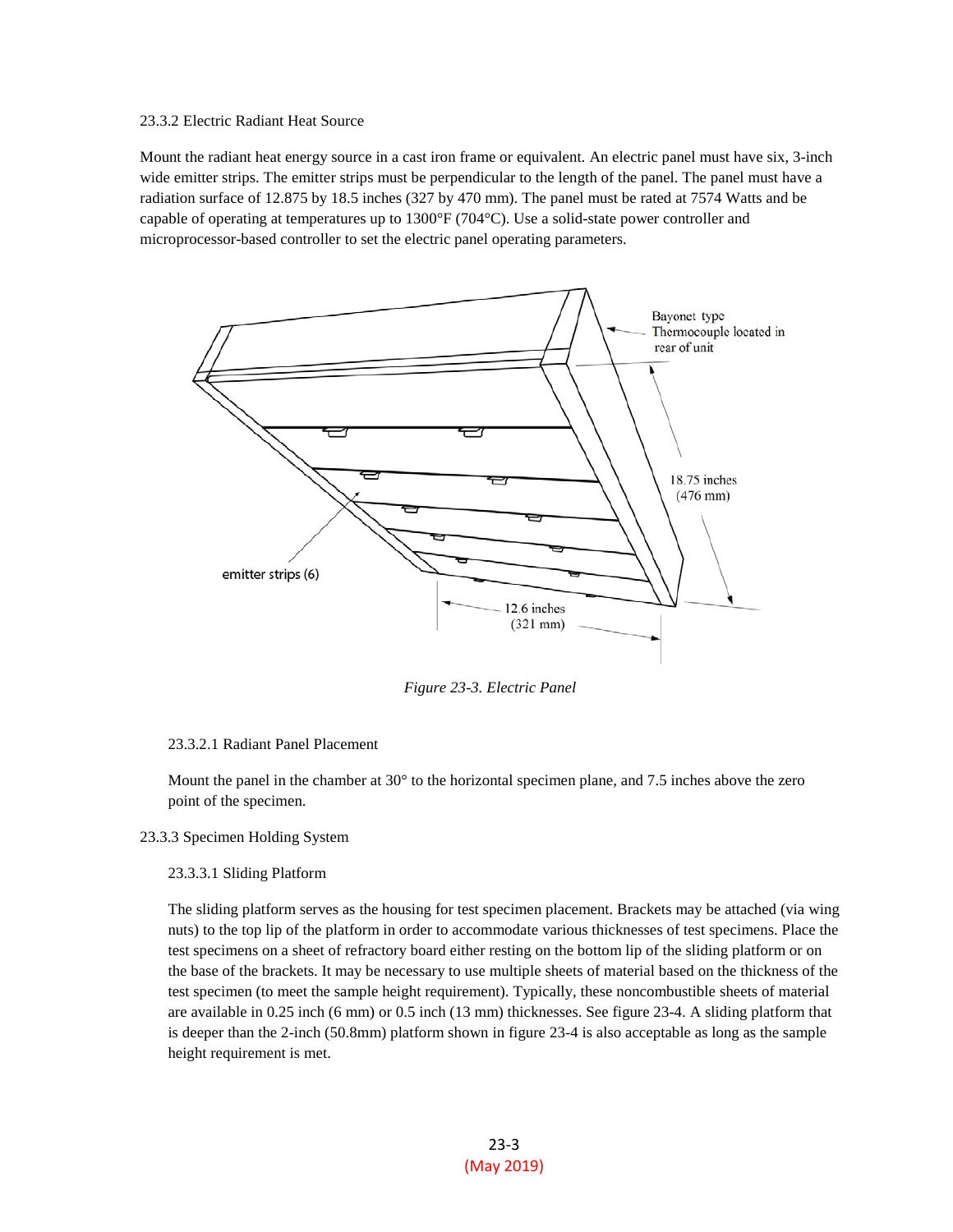

*Figure 23-4. Sliding Platform*

## 23.3.3.2 Specimen Heat Shield

Attach a 0.25 inch (13 mm) piece of refractory board measuring 41.5 by 8.25 inches (1054 by 210 mm) to the back of the platform. This board serves as a heat retainer and protects the test specimen from excessive preheating. The height of this board must not impede the sliding platform movement (in and out of the test chamber). If the platform has been fabricated such that the back side of the platform is high enough to prevent excess preheating of the specimen when the sliding platform is out, a retainer board is not necessary.

## 23.3.3.3 Retaining Frame

Place the test specimen horizontally on the non-combustible board(s). Place a steel retaining/securing frame fabricated of mild steel, having a thickness of 0.125 inch (3.2 mm) and overall dimensions of 23 by 13.125 inches (584 by 333 mm) with a specimen opening of 19 by 10.75 inches (483 by 273 mm) over the test specimen. The front, back, and right portions of the top flange of the frame must rest on the top of the sliding platform, and the bottom flanges must pinch all 4 sides of the test specimen. The right bottom flange must be flush with the sliding platform. See figure 23-5.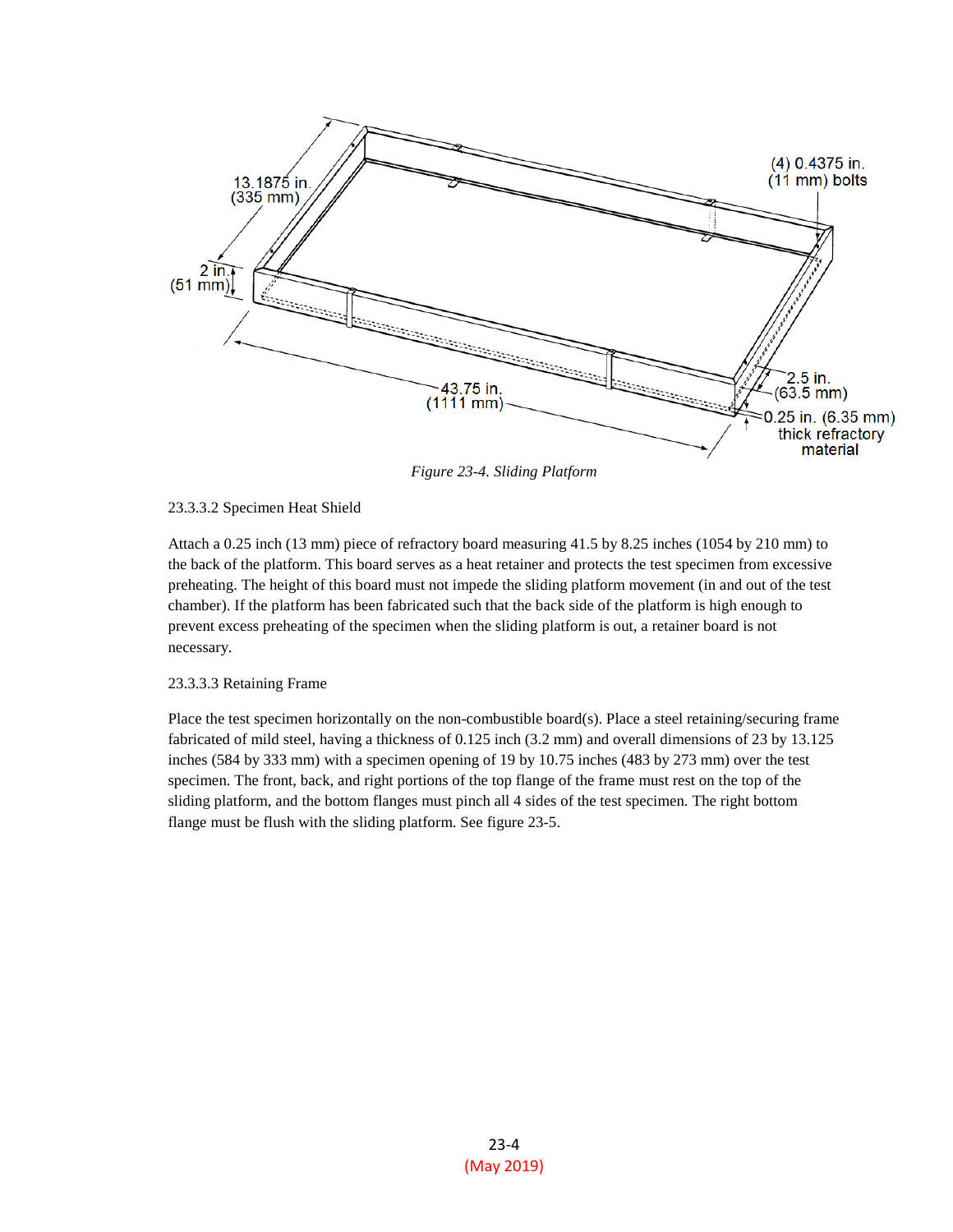



*Figure 23-5. Retaining Frame (3 views)*

23.3.4 Pilot Burner

The pilot burner used to ignite the specimen must be a Bernzomatic<sup>™</sup> commercial propane venturi torch with an axially symmetric burner tip and a propane supply tube with an orifice diameter of 0.006 inches (0.15 mm). The length of the burner tube must be 2.875 inches (71 mm). The propane flow must be adjusted via gas pressure through an in-line regulator to produce a blue inner cone length of 0.75 inch (19 mm). A 0.75 inch (19 mm) guide (such as a thin strip of metal) may be soldered to the top of the burner to aid in setting the flame height. The overall flame length must be approximately 5 inches long (127 mm). Provide a way to move the burner out of the ignition position so that the flame is horizontal and at least 2 inches (50 mm) above the specimen plane. See figure 23-6.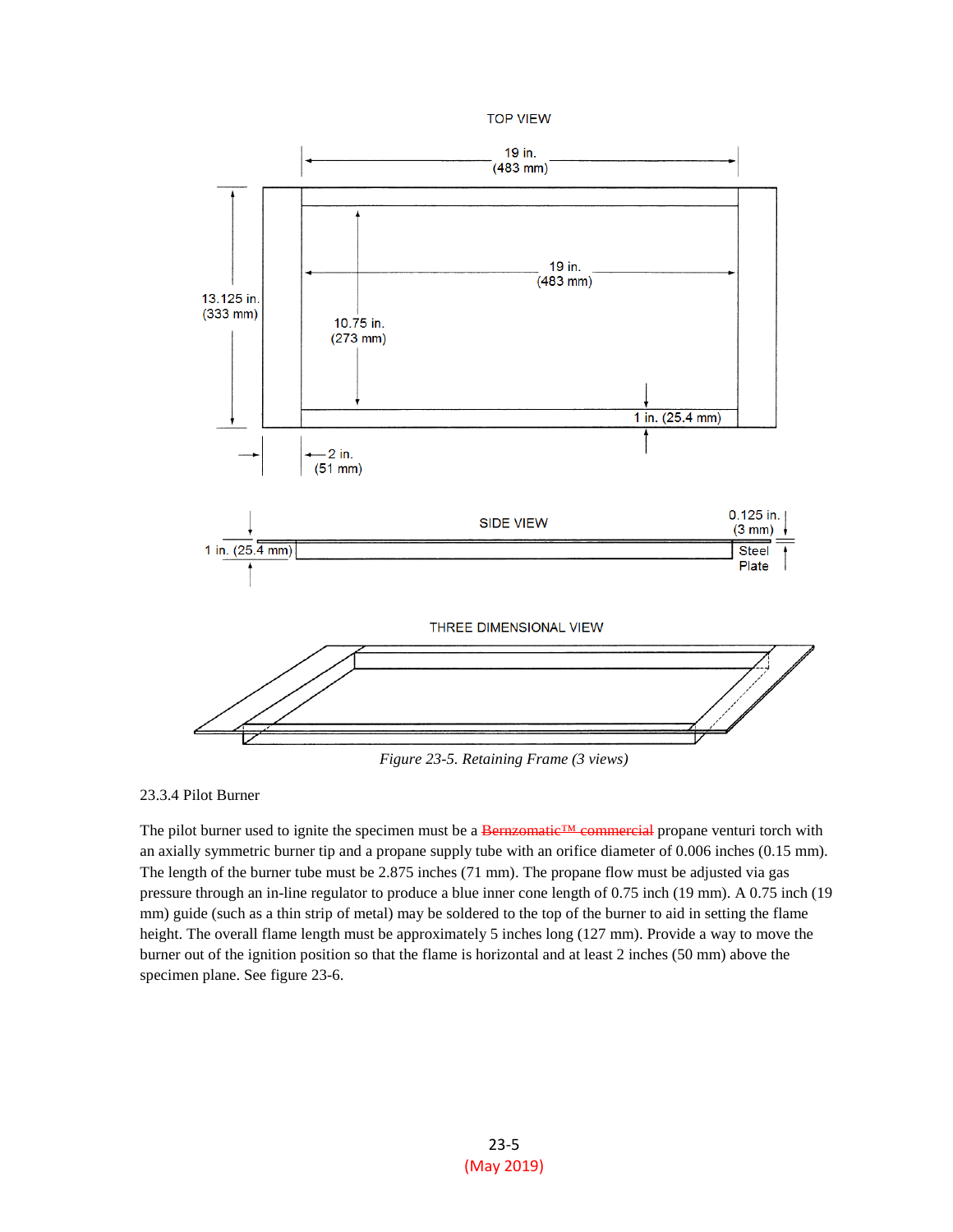

*Figure 23-6. Propane Pilot Burner*

## 23.3.5 Thermocouples

Install a 24 American Wire Gauge (AWG) Type K (Chromel-Alumel) thermocouple in the test chamber for temperature monitoring. Insert it into the chamber through a small hole drilled through the back of the chamber. Place the thermocouple so that it extends 11 inches (279 mm) out from the back of the chamber wall, 11.5 inches (292 mm) from the right side of the chamber wall, and is 2 inches (51 mm) below the radiant panel. The use of other thermocouples is optional.

## 23.3.6 Calorimeter

The calorimeter must be a one-inch cylindrical water-cooled, total heat flux density, foil type Gardon Gage that has a range of 0 to 5 BTU/ft<sup>2</sup>-second (0 to 5.7 Watts/cm<sup>2</sup>).

23.3.7 Calorimeter Calibration Specification and Procedure

23.3.7.1 Calorimeter Specification

23.3.7.1.1 Foil Diameter must be  $0.25 \pm 0.005$  inches  $(6.35 \pm 0.13$  mm).

23.3.7.1.2 Foil material must be thermocouple grade Constantan.

23.3.7.1.3 Temperature measurement must be a Copper Constantan Thermocouple.

23.3.7.1.4 The copper center wire diameter must be 0.0005 inches (0.013 mm).

23.3.7.1.5 The entire face of the calorimeter must be lightly coated with "Black Velvet" paint having an emissivity of 96 or greater.

23.3.7.2 Calorimeter Calibration

23.3.7.2.1 The calibration method must be by comparison to a like standardized transducer.

23.3.7.2.2 The standardized transducer must meet the specifications given in section 23.3.6 of this chapter.

23.3.7.2.3 Calibrate the standard transducer against a primary standard traceable to the National Institute of Standards and Technology (NIST).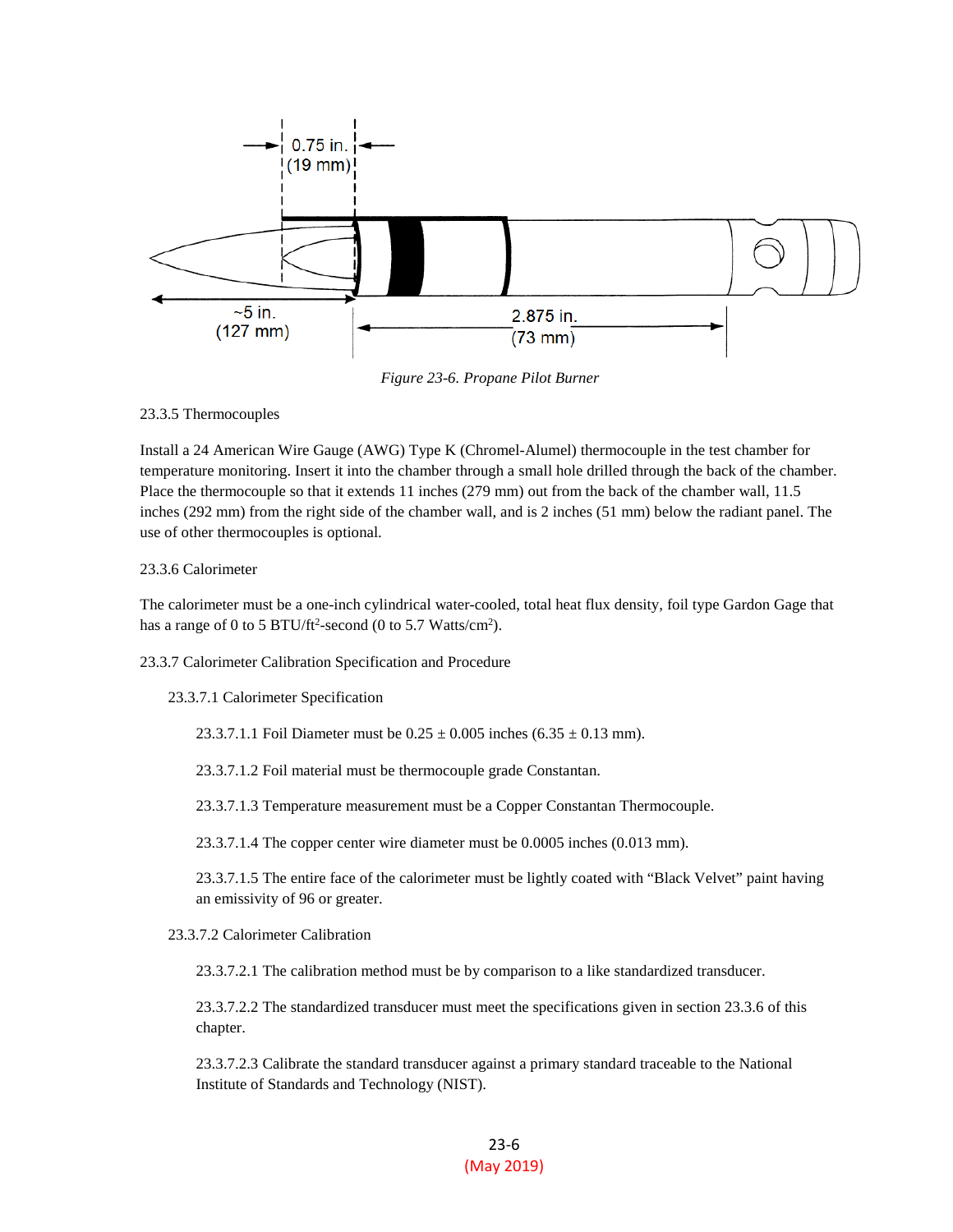23.3.7.2.4 The method of transfer must be a heated graphite plate.

23.3.7.2.5 The graphite plate must be electrically heated, have a clear surface area on each side of the plate of at least 2 by 2 inches (51 by 51 mm), and be  $0.125 \pm 0.0625$  inch thick (3.2  $\pm$  1.6 mm).

23.3.7.2.6 Center the 2 transducers on opposite sides of the plates at equal distances from the plate.

23.3.7.2.7 The distance of the calorimeter to the plate must be no less than 0.0625 inches (1.6 mm), nor greater than 0.375 inches (9.5 mm).

23.3.7.2.8 The range used in calibration must be at least  $0-3.5$  BTU/ft<sup>2</sup>-second  $(0-3.9$  Watts/cm<sup>2</sup>) and no greater than  $0-5.7$  BTU/ft<sup>2</sup>-second  $(0-6.4$  Watts/cm<sup>2</sup>).

23.3.7.2.9 The recording device used must record the 2 transducers simultaneously or at least within 0.1 seconds of each other.

## 23.3.8 Calorimeter Fixture

With the sliding platform pulled out of the chamber, install the calorimeter holding frame and place a sheet of non-combustible material in the bottom of the sliding platform adjacent to the holding frame. This will prevent heat losses during calibration. The frame must be 13.125 inches (333 mm) deep (front to back) by 8 inches (203 mm) wide and must rest on the top of the sliding platform. It must be fabricated of 0.125 inch (3.2 mm) flat stock steel and have an opening that accommodates a 0.5 inch (12.7 mm) thick piece of refractory board, which is level with the top of the sliding platform. The board must have three 1-inch (25.4 mm) diameter holes drilled through the board for calorimeter insertion. The distance to the radiant panel surface from the centerline of the first hole ("zero" position) must be 7.5  $\pm$  0.125 inches (191  $\pm$  3 mm). The distance between the centerline of the first hole to the centerline of the second hole must be 2 inches (51 mm). It must also be the same distance from the centerline of the second hole to the centerline of the third hole. See figure 23-7. A calorimeter holding frame that differs in construction is acceptable as long as the height from the centerline of the first hole to the radiant panel and the distance between holes is the same as described in this paragraph.



*Figure 23-7. Calorimeter Holding Frame*

23-7 (May 2019)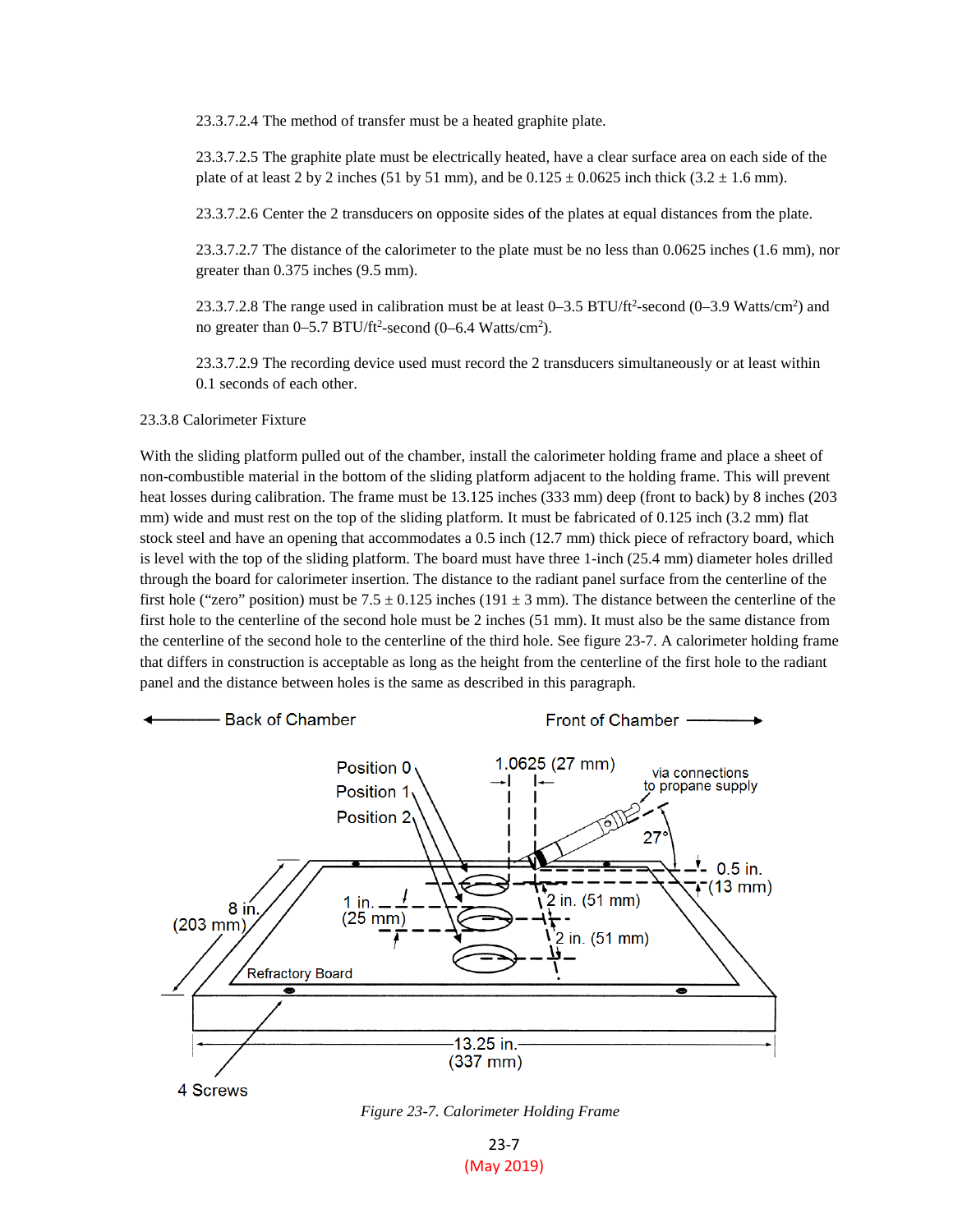## 23.3.9 Instrumentation

Provide a calibrated recording device with an appropriate range or a computerized data acquisition system to measure and record the outputs of the calorimeter and the thermocouple. The data acquisition system must be capable of recording the calorimeter output every second during calibration and calculate a 5-minute average of this data

## 23.3.10 Timing Device

Provide a stopwatch or other device, accurate to  $\pm 1$  second/hour, to measure the time of application of the pilot burner flame.

## **23.4 Test Specimens**

#### 23.4.1 Specimen Preparation

Prepare and test a minimum of three test specimens. If an oriented film cover material is used, prepare and test both the warp and fill directions.

#### 23.4.2 Construction

Test specimens must include all materials used in construction of the insulation (including batting, film, scrim, tape etc.). Cut a piece of core material such as foam or fiberglass, and cut a piece of film cover material (if used) large enough to cover the core material. Heat sealing is the preferred method of preparing fiberglass samples, since they can be made without compressing the fiberglass ("box sample"). Cover materials that are not heat sealable may be stapled, sewn, or taped as long as the cover material is over-cut enough to be drawn down the sides without compressing the core material. The fastening means should be as continuous as possible along the length of the seams. The specimen thickness must be of the same thickness as installed in the airplane.

## 23.4.3 Specimen Dimensions

To facilitate proper placement of specimens in the sliding platform housing, cut non-rigid core materials, such as fiberglass, 12.5 inches (318mm) wide by 23 inches (584mm) long. Cut rigid materials, such as foam,  $11.5 \pm$ 0.25 inches (292 mm  $\pm$  6mm) wide by 23 inches (584mm) long in order to fit properly in the sliding platform housing and provide a flat, exposed surface equal to the opening in the housing.

## 23.4.4 Specimen Conditioning

Condition the test specimens at 70  $\pm$  5°F (21  $\pm$  2°C) and 55  $\pm$  10% relative humidity, for a minimum of 24 hours prior to testing.

## **23.5 Apparatus Calibration**

23.5.1 With the sliding platform out of the chamber, install the calorimeter holding frame. Push the platform back into the chamber and insert the calorimeter into the first hole ("zero" position). See figure 23-7. Close the bottom door located below the sliding platform. The distance from the centerline of the calorimeter to the radiant panel surface at this point must be  $7.5 \pm 0.125$  inches (191  $\pm$  3 mm). Prior to starting the radiant panel, ensure that the calorimeter face is clean and that there is water running through the calorimeter.

23.5.2 Turn on the panel. Adjust the set point on the temperature controller to achieve 1.5 BTU/ft<sup>2</sup> $\cdot$ s  $\pm$  1% (1.7) Watts/cm<sup>2</sup>  $\pm$  1%) at the "zero" position. Allow the unit to reach steady state (this may take up to 1 hour) and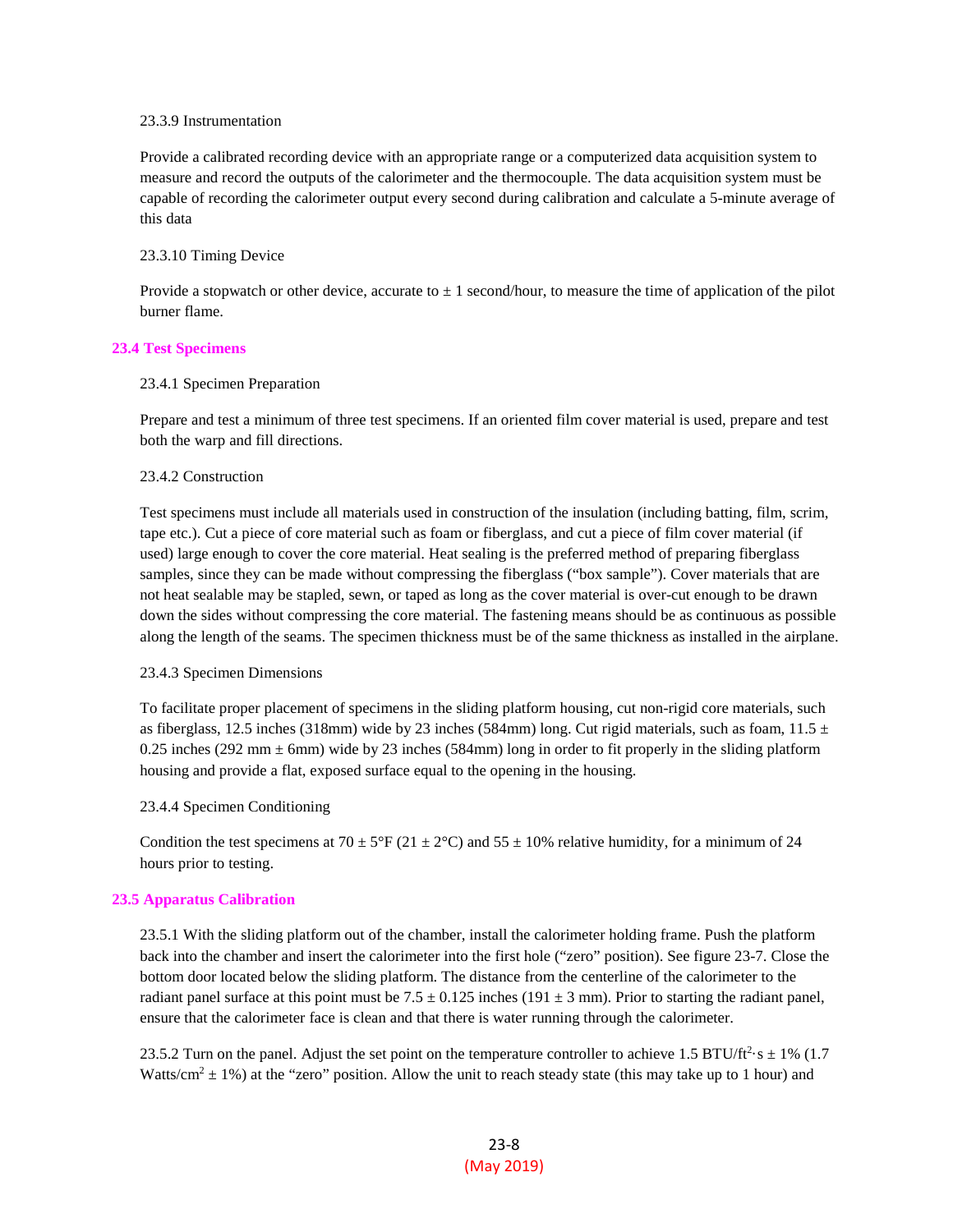calculate a 5-minute average of the "zero position" heat flux. Adjust the set point as necessary to achieve the required heat flux. The pilot burner must be off and in the down position during this time.

23.5.3 After steady-state conditions have been reached, move the calorimeter 2 inches (51 mm) from the "zero" position (first hole) to position 1 and record the heat flux 5-minute average. Move the calorimeter to position 2 and record the heat flux 5-minute average. Allow enough time at each position for the calorimeter to stabilize. Table 23-1 depicts typical calibration values at the three positions, but may vary up to  $\pm$  5% for positions 1 and 2.

| <b>Position</b>                        | $BTU/ft2$ -second    | Watts/cm <sup>2</sup> |
|----------------------------------------|----------------------|-----------------------|
| "Zero Position"                        |                      |                       |
| Position 1                             | $1.49 - 1.50 - 1.51$ | $1.69 - 1.70 - 1.71$  |
| Position 2                             | $1.43 - 1.44$        | $1.62 - 1.63$         |
| $T^{11}$ 22 $T^{21}$ $T^{11}$ $T^{11}$ |                      |                       |

*Table 23-1. Calibration Table*

23.5.4 Open the bottom door; remove the calorimeter and holder fixture. Use caution as the fixture is very hot.

## **23.6 Test Procedure**

23.6.1 Ignite the pilot burner. Ensure that it is at least 2 inches (51 mm) above the top of the platform. The burner must not contact the specimen until the test begins.

23.6.2 Place the test specimen in the sliding platform holder. Ensure that the test sample surface is level with the top of the platform. At "zero" point, the specimen surface must be  $7.5 \pm 0.125$  inches (191  $\pm$  3 mm) below the radiant panel.

23.6.3 Place the retaining/securing frame over the test specimen. It may be necessary (due to compression) to adjust the sample (up or down) in order to maintain the distance from the sample to the radiant panel (7.5  $\pm$ 0.125 inches (191  $\pm$  3 mm) at "zero" position).

*NOTE: With film/fiberglass assemblies, it is critical to make a slit in the film cover to purge any air inside. This allows the operator to maintain the proper test specimen position (level with the top of the platform) and to allow ventilation of gases during testing. A longitudinal slit, approximately 2 inches (51mm) in length, must be centered*  $3 \pm 0.5$  *inches (76*  $\pm 13$  *mm) from the left flange of the securing frame. A utility knife is acceptable for slitting the film cover.*

*NOTE: Foam samples tend to rise during testing, which can make flame propagation difficult to determine. It is acceptable to hold the foam sample in place with safety wire if the wire is positioned away from the propane igniter and does not affect the flame propagation.*

23.6.4 Immediately push the sliding platform into the chamber and close the bottom door.

23.6.5 Bring the pilot burner flame into contact with the center of the specimen at the "zero" point and simultaneously start the timer. The pilot burner must be at a 27° angle with the sample and be approximately 0.5 inch (13 mm) above the sample. See figure 23-7. A stop, as shown in figure 23-8, allows the operator to position the burner correctly each time.